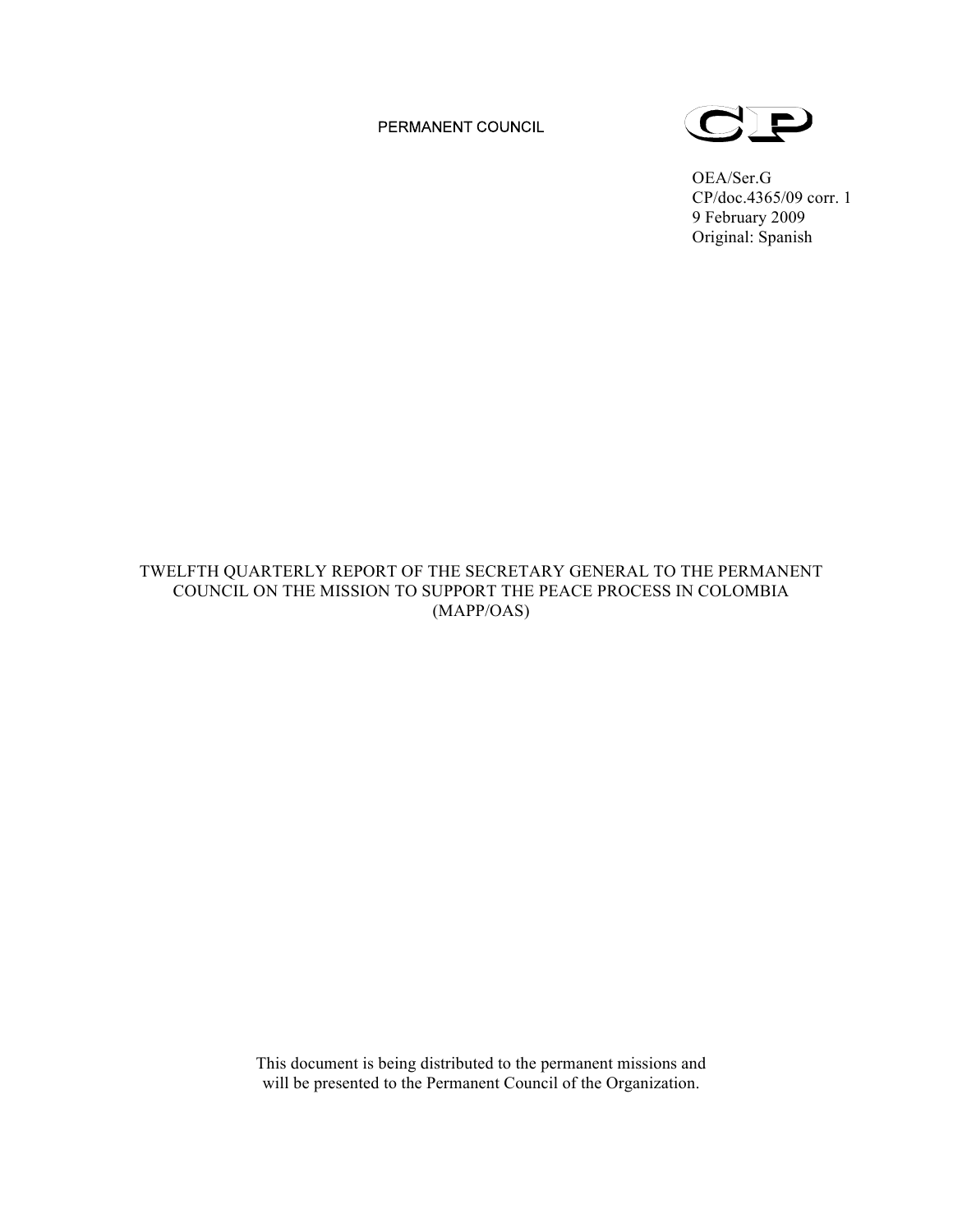### **THE SECRETARY GENERAL'S TWELFTH QUARTERLY REPORT TO THE PERMANENT COUNCIL ON THE MISSION TO SUPPORT THE PEACE PROCESS IN COLOMBIA (MAPP/OEA)**

This quarterly report of the Secretary General on the Mission to Support the Peace Process in Colombia (MAPP/OEA) is submitted to the Permanent Council of the Organization of American States (OAS) in accordance with resolution CP/RES. 859 (1397/04), in which the Council resolved "[t]o instruct the Secretary General to provide quarterly reports to the Permanent Council on the work of the MAPP/OEA and its continued ability to contribute, through its work in Colombia, to the fulfillment of the values and principles contained in the Charter of the Organization of American States and the Inter-American Democratic Charter."

#### **I.-** GENERAL CONSIDERATIONS

Now that two years have gone by since the last demobilization of a unit of the United Self-Defense Forces of Colombia (AUC), under a process that began towards the end of 2003 with the demobilization of the Bloque Cacique Nutibara, the political, social, and security situation surrounding the armed phenomenon of paramilitary groups has changed substantially, and so the work of MAPP has also changed accordingly. Whereas initially its mission was to verify the disarmament and demobilization of a political and military force, albeit with criminal objectives, today this force no longer exists in that form. The Self-Defense Forces of Colombia are no longer the organization they used to be, and their leaders are for the most part in prison or dead.

This does not mean that this process has come to an end, since other illegal groups that are a product of demobilization remain, along with other unresolved problems, which affect the stability of the limited peace achieved with the disappearance of the AUC.

Thus our recent reports to the Permanent Council have referred more to these aspects than to the disarmament process *per se*, since the Secretary General is convinced that today our main tasks are to monitor the upsurge and persistence of armed groups, the process of reinsertion of excombatants, activities related to the Justice and Peace Law, and reparations for the victims of armed violence.

One of the main threats to building the peace process in Colombia is the existence of zones that are still under the influence of armed factions closely linked to illegal economic activities. Criminal organizations have established alliances with guerrilla groups and drug traffickers continue to use violence to prevent law and order, the consolidation of institutions, and the building of social ties based on the peaceful settlement of disputes.

Some nongovernmental organizations and analysts have indicated that these illegal situations should be interpreted as a continuation of the paramilitaries. In the opinion of the national government, this situation has to do with the emergence of criminal gangs working for drug traffickers. Although we share this interpretation, the Mission also believes that the views of social leaders and communities should be given serious consideration. Thus, setting aside definitions, as a result of the influence of illegal armed factions which continue to seed fear, communities still perceive that the phenomenon remains active, regardless of its political or criminal connotations. From this standpoint, the effect on the local people is proof of the influence of illegal groups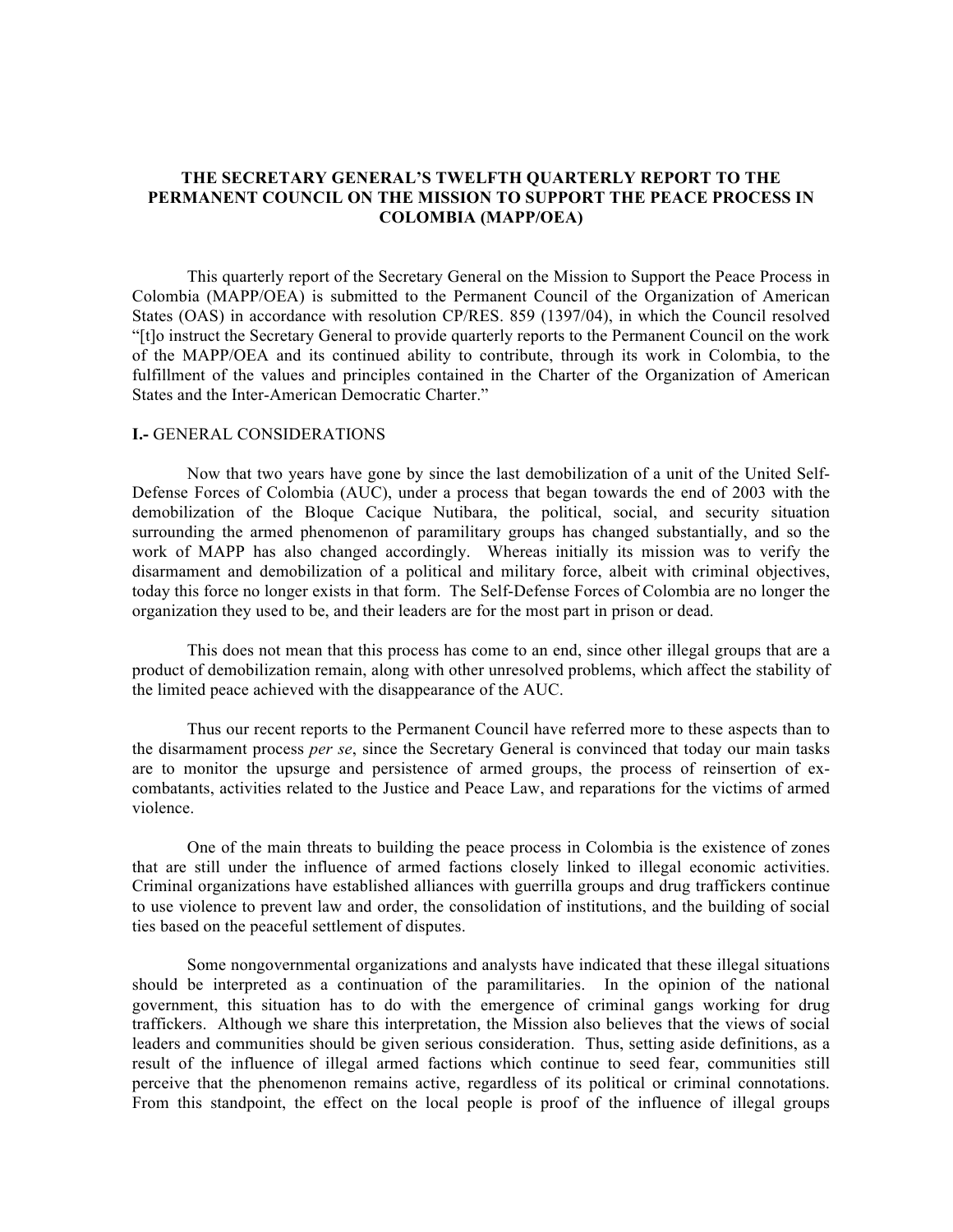operating in an area, and evidence of the existence of an armed faction capable of intimidating the people. For MAPP/OEA, monitoring the security conditions of these communities is an essential part of its work.

But the presence of armed factions in the service of drug traffickers is a multidimensional threat that not only affects communities, but also has an impact on the reintegration of former soldiers, and on efforts to secure truth, justice, and reparations for victims.

MAPP/OEA has identified 28 affected zones, comprising 153 municipalities (14% of total municipalities in Colombia). In these areas, the presence of illegal armed units of a criminal nature has a direct negative impact on the communities, and especially on vulnerable sectors of the population, such as women, children, indigenous peoples, and Afro-Colombians, and is also one of the principal obstacles to efforts to ensure the transition to civilian life of former combatants. In certain zones, the pressure exerted on demobilized persons by armed factions operating outside the law is intense, and has in some cases led them to rejoin these groups, or has resulted in their death or displacement. This situation has a negative effect on the work done by the Department of Reintegration (ACR), and makes it difficult to retain the demobilized population in the programs established for reinsertion in civilian life.

As for implementation of the Justice and Peace Law, MAPP/OEA views with concern the fact that in some areas of the country, victims continue to live in fear, which in turn has repercussions on their level of participation. The presence of an illegal armed faction not only runs counter to guarantees of non-recidivism, but also prevents persons who were affected by paramilitary operations from claiming their rights. One of the main challenges of the post-demobilization period is to bring justice to those areas where the AUC imposed its rules and conditions, for specific purposes. As long as situations of illegality persist, this task will be difficult to accomplish.

This situation poses a huge challenge to democratic institutions, which are trying to recover space, regain the confidence of citizens in those zones affected by the presence of illegal armed factions, and make headway in achieving peace. The Mission to Support the Peace Process of the Organization of American States (MAPP/OEA) recognizes the enormous efforts made by institutions and the continued determination of Colombians to counter the challenge of these illegal armed groups.

Law enforcement authorities have organized a special mechanism to monitor the "emerging criminal gangs," that comprises the government security organizations, the Public Prosecutor's Office, and the Reintegration Department (ACR). In addition, on a regional level, special plans to combat these illegal armed factions have been put into effect, and have dealt a forceful blow to these groups operating outside the law. The capture of mid-level commanders, the seizure of weapons, and confrontations with these groups have helped to contain their activities. In some zones, such as Montes de María, these operations have helped improve security conditions, while in other territories, despite the law enforcement efforts, a situation of illegality persists, along with a notable capacity to adapt.

Two determining factors in this situation are the continued recruitment of youth and demobilized persons, and the persistent influence of corruption in institutions. Judicial investigations have helped to bring to light the infiltration capacity of these armed factions. In the face of this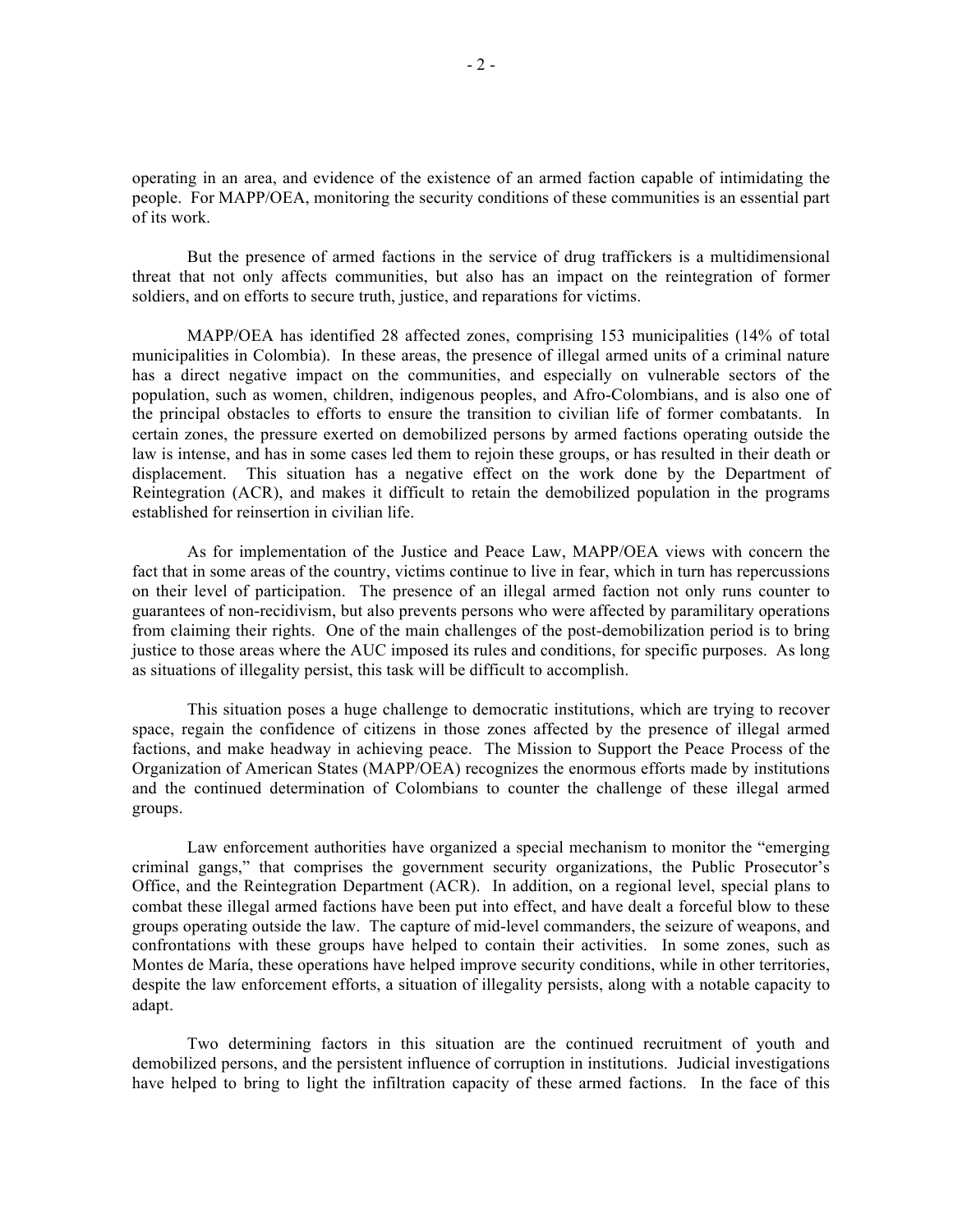situation, the Mission would point out decisions by the Colombian Government and the National Police to punish members of the police and the armed forces for any irregularities.

The ACR has taken on the task of supporting the transition of former soldiers and their families to civilian life. This institution has expanded its presence in the territory and has monitored the psychological adjustment of demobilized persons to civilian life, which has given it a better understanding of this population. One of the greatest achievements of this past quarter is the inclusion in municipal development plans of some components of the reintegration policy.

Under a state intervention plan that focuses on the training of demobilized persons and creation of job options, the Mission recognizes the extensive coverage achieved by the ACR in the form of institutions in the fields of health and education. As for the employability of former soldiers, there are no reliable data that would make it possible to quantify the number of demobilized persons who are working. However, in various regions, demobilized persons have voiced their concern to MAPP/OEA over difficulties in inserting themselves in the job market and in gaining access to productive work.

In the efforts by the ACR to handle employment, it has constantly faced situations of illegality, stigmatization of former soldiers, and municipalities with a large informal market and, in some cases high levels of unemployment. Given this picture, it is important to the MAPP/OEA that a time horizon for reinsertion is defined, and that progress is made in offering real alternatives to the ex-combatants, so that they will not be tempted to take up illegal work.

In addition, it is important to mention that out of the 31,651 demobilized persons,  $23,008<sup>1</sup>$  are currently active.<sup>2</sup> In other words, if we discount the ex-combatants who lost their lives--for various reasons, but mostly due to murder—who numbered 1,658 as of September 2008, around 7,000 demobilized AUC members are not participating in the Program.<sup>3</sup> Here we must factor in reports received that in regions such as Bajo Cauca, Córdoba, Santander, and Norte de Santander, demobilized groups continue to operate illegally while participating in the Program.

As for application of the Justice and Peace Law, important progress has been made in investigating crimes committed by paramilitary groups. In voluntary statements, AUC demobilized members have confessed to more than 2,709 crimes, and referred to 8,196 others. In addition, as a result of these confessions, 1,328 mass graves containing 1,698 bodies have been exhumed; 538 corpses have been preliminarily identified and the remains of 223 have been turned over to their families.<sup>4</sup>

The Mission reports that about 160,000 victims have begun to participate actively in the judicial process with the processing of forms [*diligenciamiento de los formatos*].<sup>5</sup> The gradual increase in this number is evidence of the progress made by institutions in disseminating Law 975 and in providing guidance to persons who were affected by paramilitary violence. Despite these

 $\frac{1}{1}$  $^{\rm 1}$  August 2008.

 $2\degree$  The term active demobilized persons is understood to refer to those persons who have participated in at least one psychosocial activity in the past three months.

 $3$  Including ex-combatants who have been captured and those who have not been located.

<sup>&</sup>lt;sup>4</sup> The five departments where the largest number of mass graves have been found are as follows: Magdalena with 238, Putumayo with 182, Antioquia with 164, Meta with 154 , and Córdoba with 140.

<sup>&</sup>lt;sup>5</sup>Form of the Inter-Institutional Justice and Peace Committee of August 31, 2008.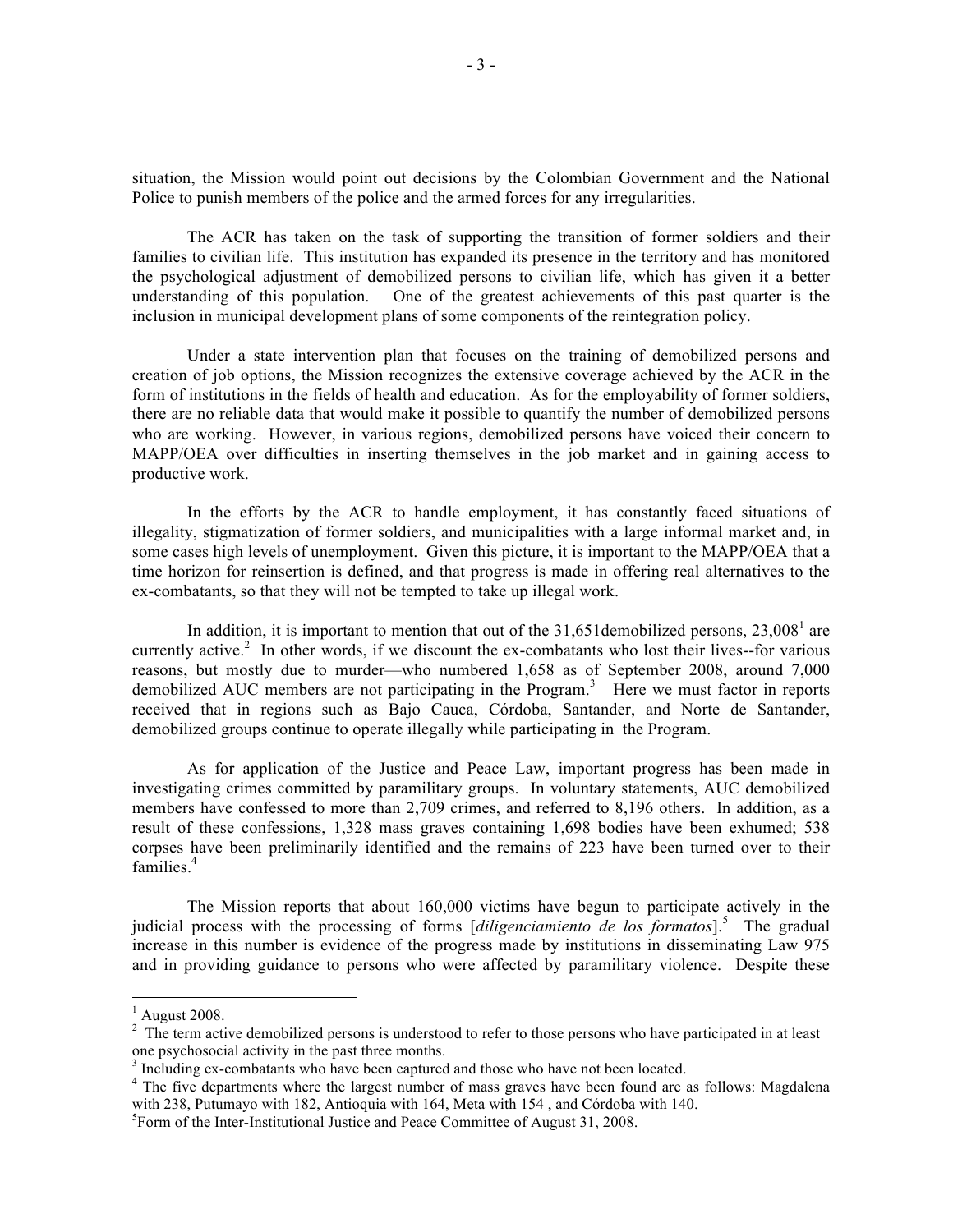efforts, there is still a large number who has not come forward, especially residents of zones where armed illegal factions hold sway and a distrust of the local authorities persists.

To break the inertia in these situations of illegality and the multidimensional threat they represent, concerted, joint action by government institutions is needed, with a focus on the most critical areas, while at the same time they maintain an active presence in those territories where greater progress has been made and the situation is more stable. This report will show the areas of the country that require special attention to ensure conditions of security for the local people and demobilized ex-combatants, and especially for victims, so that they can come forward, with guarantees of receiving the truth, justice and reparations. The government's capacity to establish an effective presence in these zones and its determination to combat the armed factions and different manifestations of illegality will be crucial to its ability to regain the confidence of the local people and to guarantee that the violence they have suffered under the AUC groups will not be repeated.

In this context, the guarantees offered to victims, not only in terms of security, but also in terms of guidance, legal defense, and access to justice, are fundamental. Greater participation by victims reinforces and legitimizes the justice and peace process, as an important means for prosecuting and punishing the responsible parties, providing acceptable standards of truth, justice, and reparations, and as a viable and effective tool to ensure transition to a future of peace and reconciliation.

\*\*\*

During the period covered by this report, MAPP/OEA reports the demobilization of the Guevara Revolutionary Army, a dissident group of the National Liberation Army that was operating in the municipality of Carmen de Atrato (Chocó). MAPP/OEA verified the surrender of weapons by that organization, as part of a process in which 37 adults and 8 minors participated--and were turned over to the Colombian Family Welfare Institute—in addition to 15 members who were in prison, who will be applicants [*postulado*s] under the Justice and Peace Law. The demobilization of this group of insurgents occurred under a new strategy of the national government, aimed at initiating direct dialogue with regional units, fronts, and groups, in view of the problems encountered in initiating talks with the highest ranking national commanders.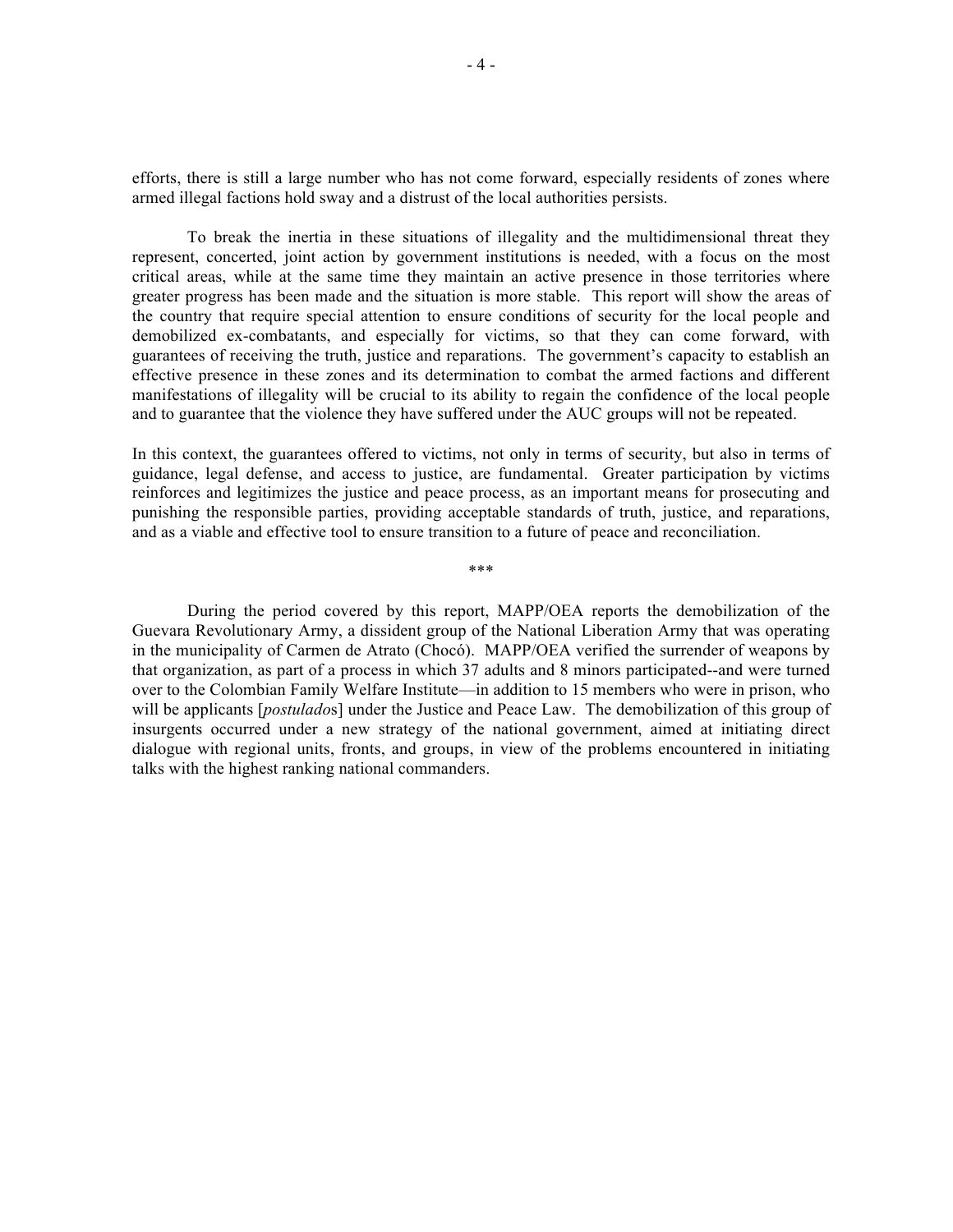# **II. ARMED FRACTIONS LINKED TO DRUG TRAFFICKING AS A MULTI-DIMENSIONAL THREAT TO THE PROCESS**

In the post-AUC-demobilization phase, situations of illegality remain in certain areas of the country, with the presence of armed factions linked to drug traffers, and have a direct impact on the local population. This situation presents a multi-dimensional threat to the process, affecting not only the security of the regions, but also the transition to civilian life of former combatants and application of the Justice and Peace Law.

In previous reports, the Mission noted how these factions have emerged without a political motivation or counter-insurgency implications. From this standpoint, the MAPP/OEA is concerned that some of these illegal armed groups have attempted to present themselves as a resurgence of paramilitaries, by circulating threats against so-called "leftist" sectors, social organizations, groups of victims, and the church. This situation has had a negative impact on the process and requires an effort on the part of the authorities to determine the parties responsible for these activities.

As part of the *special observance* of human rights and international humanitarian law and efforts to monitor public order, in the zones of influence where the demobilized self-defense forces were operations, during this past quarter (April-September 2008), MAPP/OEA has learned of the possible occurrence of at least 50 cases of extrajudicial executions,<sup>6</sup> including the discovery of 19 bodies in the rural zone of the municipality of Ocaña (Norte de Santander).<sup>7</sup> In this last case, the Mission underscores the response of the national government and the police, which dismissed 27 members of the Armed Forces—including three generals and ten colonels—as a clear message of zero tolerance for human rights violations.

A determining factor of the inertia in these situations of lawlessness is the recruitment capacity of the armed structures. The primary persons affected are demobilized combatants and youth, who continue to reinforce the ranks of the illegal groups as a result of pressure exerted by the groups and, in some cases due to economic problems.<sup>8</sup> Despite the efforts of the responsible institutions, zones where recruitment of minors and youth persist have been identified in Norte de Santander, the Sierra Nevada, Cauca, Nariño, Córdoba, Antioquia, and Chocó. As for the demobilized population, the following territories have been identified: Urabá, Bolívar, Santander, Antioquia, Magdalena, Córdoba, y Chocó.

 $\frac{1}{6}$ <sup>6</sup> Most of these cases occurred in the Departments of Norte de Santander and Cesar. For the most part, the "data on casualties" were presented as the results of operations against the so-called "emerging gangs," although the Mission also learned about action taken against guerrillera organizations. The following patterns were noted in these events: 1) Youth who received job offers in rural areas on the outskirts of their places of residence, and were reported as disappeared persons by their families, and were then presented as having died in combat by the Police; 2) Youth who received promises of work, and had to move to areas far from their places of residence, and who were considered by their families as disappeared persons, and then appeared as "caasualties" by the Police.

 $<sup>7</sup>$  This case received special coverage by the media and generated an immediate response by the national</sup> government. In events under investigation by the competent authorities, the bodies of eleven youth who had been reported as disappeared in Soacha and Ciudad Bolívar (in southern Bogotá), appeared in the municipality of Ocaña.

<sup>&</sup>lt;sup>8</sup> It is important to note—and this was identified by the Public Defender's Office in one of its recent reports--83% of minors and youth joined illegal armed groups voluntarily, which poses a greater challenge to the government.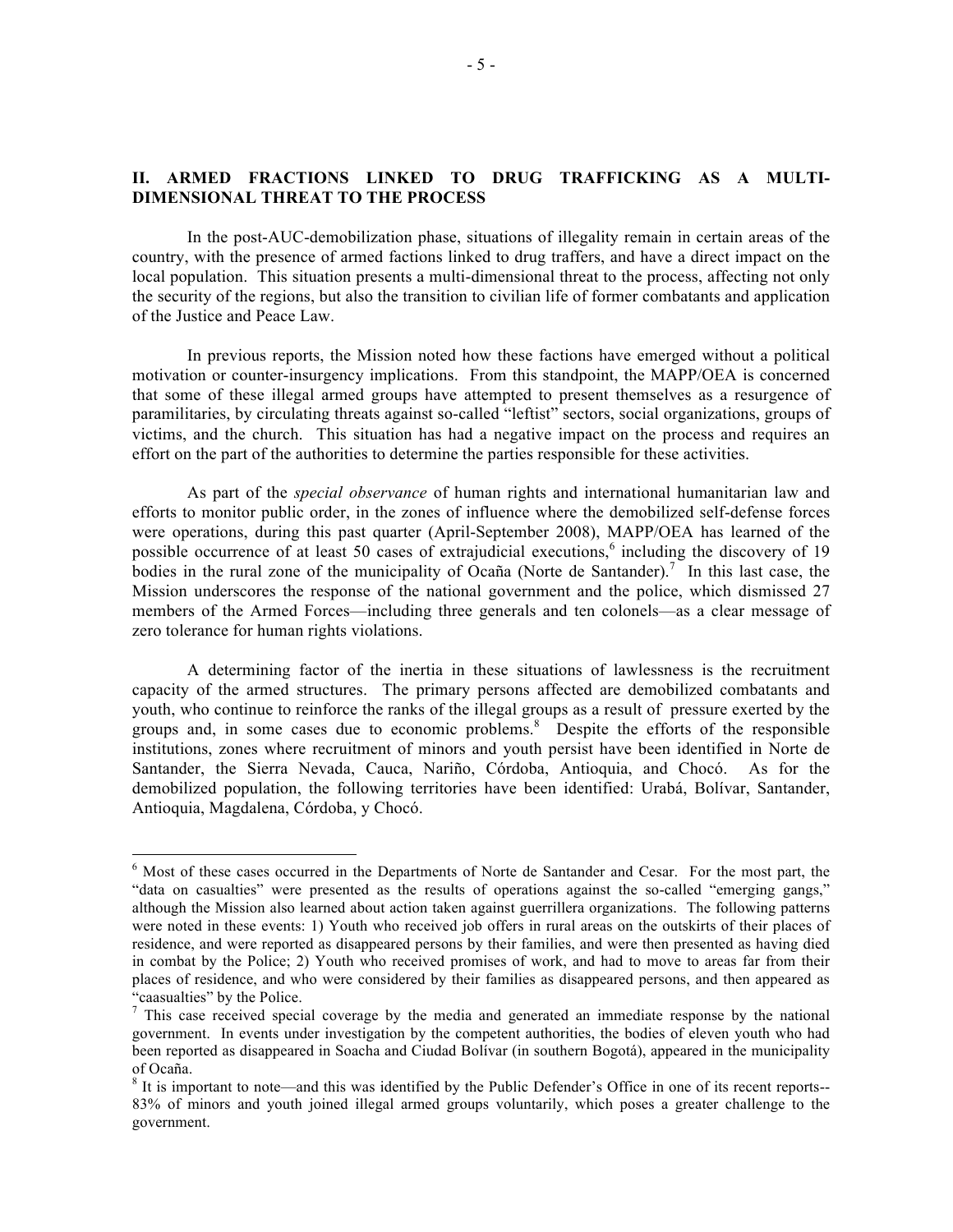This situation has a major impact on the reinsertion process, and directly affects the security of demobilized combatants. Preliminary results of a research project conducted by the Mission, with a view to identifying the causes of reversion to illegal activities on the part of this population—based on interviews with former combatants who were captured following the dismantlement of the  $AUC^{9}$ -show that one of the main reasons is the influence of the situation of illegality.<sup>10</sup> Moreover, it is worth noting that a good percentage of the demobilized persons who are in prison were an active part of the program at the time they were captured. According to official data, in 2008 257 demobilized persons linked with the so-called "emerging gangs" were captured. Most of these persons (183 former combatants) also had contact with the ACR during the month prior to their arrest. Of these 183 persons, at least 50% were linked to psycho-social workshops.

In this context, the Mission is concerned over the increased number of deaths among demobilized persons. Since the start of the process, statistics show that 1,658 former combatants have lost their lives, most of them as victims of homicide, during disputes between illegal armed factions. For MAPP/OEA, an investigation into these events and guarantees of security for demobilized persons are a priority for ensuring the normal development of the reintegration process.

In addition, the important work performed by the ACR has been affected by threats to its employees, especially the team of psychologists who have been monitoring demobilized persons.<sup>11</sup> In some zones, the activities of that organization have been undermined by illegal armed factions. In Puerto Boyacá (Boyacá), the center had to be shut down due to these circumstances.

As for application of the Justice and Peace Law, in places where illegal armed factions are present, victims have decided to refrain from active participation, due to the lack of security guarantees and a weak institutional presence. An example of this situation is the Darién area of Chocó, where inhabitants affected by AUC operations are not participating in the justice and peace process. Given this scenario, two fundamental factors in access by victims to justice are the active presence of competent institutions and the existence of grass-roots organizations, which not only help shield them from the action of illegal groups, but also allow them to learn about their rights.

There is still a large percentage of victims who have not received adequate guidance, especially in places where the National Reparations and Reconciliation Commission does not have regional offices or has not been active for security reasons. This situation is detrimental to vast areas of the national territory, for instance, in the departments of Caquetá, Guaviare, Vichada, Casanare, and Arauca, where most of the local residents do not know about the justice and peace process.

Bearing in mind these three dimensions of the process—security of communities affected by violence, reinsertion of former combatants, and access by victims to the justice and peace process— MAPP/OEA has identified 153 municipalities in 28 zones that have been verified as adversely affected by the presence of illegal armed factions linked to drug trafficking (see Annex A). On the basis of these areas, the Mission has identified a *critically affected corridor* which starts in Urabá,

<sup>–&</sup>lt;br>9 <sup>9</sup> Up to November 2008, the Mission conducted over 100 interviews of demobilized persons who reverted to illegal activities, and who are now in prison.

 $10\,48\%$  of those surveyed say that demobilized combatants, criminal groups, guerrillas, or newly emerging gangs controlled public order in the neighborhood in which they were living prior to being apprehended.

In regions of the country such as Norte de Santander, Bajo Cauca, Córdoba, and Urabá, MAPP/OEA has received information regarding the vulnerable situation of some of the persons providing psycho-social services.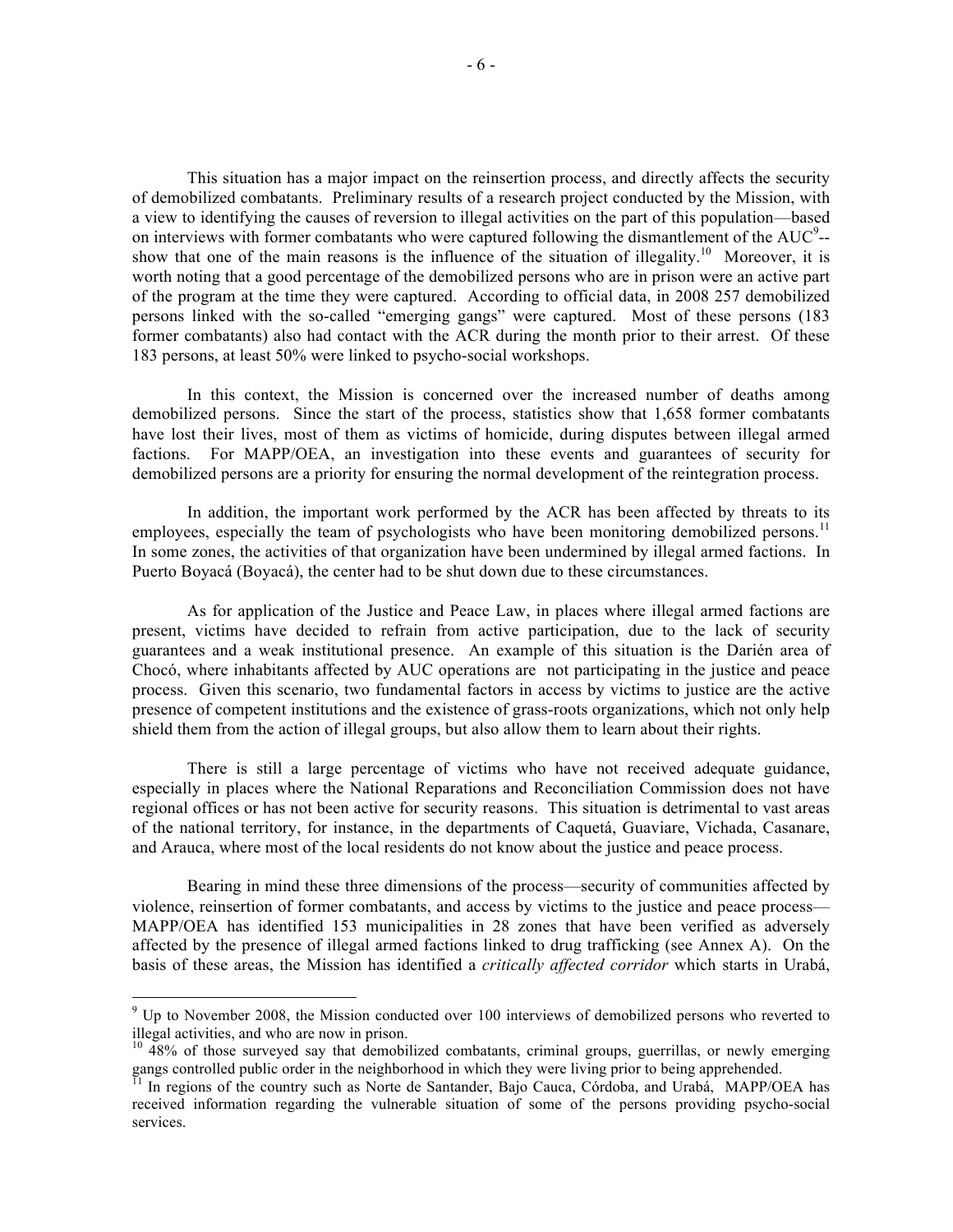and runs eastward through the southern part of Córdoba, Bajo Cauca, the South of Bolívar, Barrancabermeja and several villages, and the southern part of Cesar, as far as the Province of Ocaña, in the municipality of Norte de Santander (See Annex B). <sup>12</sup>

Following demobilization of the AUC, there was a decrease in indicators of violence and an improvement in security conditions in most of these territories. However, over time, the positive impact of the demobilization of the AUC has diminished. Situations of illegality persist in these areas, with the active presence of armed factions, which have given rise to cycles of violence arising from disputes for control of drug trafficking.

The Department of Córdoba is one of the areas most affected by an increase in homicides. In a little over half of its municipalities, the number of deaths has doubled—and in some cases tripled over 2007 figures. This situation is attributed primarily to the expansion of illegal armed factions and their disputes, while the demobilized population is the most affected. This has hampered the reinsertion process, which has also been affected because a large number of former combatants are participating in the Program at the same time as they are involved in criminal activities. Weak security conditions have been noted by the Office of the Prosecutor General of the Nation, pointing to a need for the National Police and the ACR to establish preventive programs and guidelines.

In the south of the Department, some communities are in a permanent state of anxiety, as a result of the presence of different armed factions patrolling in the area dressed in camouflage gear. Confrontations among these units are frequent, and have a direct impact on the local people. In July, in the municipality of Puerto Libertador, seven persons were murdered in two nearby places, presumably in acts of vengeance by these groups.

Another department that registered a drop in indicators of violence, especially homicides, since demobilization was Antioquia. However, in some localities, this trend has begun to reverse itself. Out of 125 municipalities, 62 showed an increase in the first quarter of 2008, which caused a 9% rise in the departmental figures, contrary to the national trend. According to the Institute of Legal Medicine, between January and June 2008, there was a 31.9% increase in homicides in Medellín over the previous year. During this time, a change in law and order patterns was noted in this city and its metropolitan area, based on a reshuffling of mid-level commanders of the so-called "Envigado Office" and a change in local leaders. Compounding this picture is the incursion of the armed faction under the command of Daniel Rendón Herrera, alias "Don Mario," a situation that has especially affected communities and demobilized persons, in the form of threats, homicides perpetrated by hired guns, recruitment, territorial disputes over drug markets, extortion, and selective assassinations.

It is important to note the direct relationship between these disputes and the confrontationtaking place in the affected corridor. While the faction under the command of "Don Mario" is trying to extend its influence from Urabá eastwards, moving into the capital of the department, the "Envigado Office" and its armed branch, "Los Paisas," is trying to expand its presence beyond Medellín to the southern part of Córdoba, and is extending its influence towards Barrancabermeja (Santander).

 $12$  It is important to point out that these territories, and especially the ones located in the Northwest, are where the Self-Defense Forces of Córdoba and Urabá arose, and later the Self-Defense Forces of Colombia. This zone was also an important operating area of the Bloque Minero and of Central Bolívar.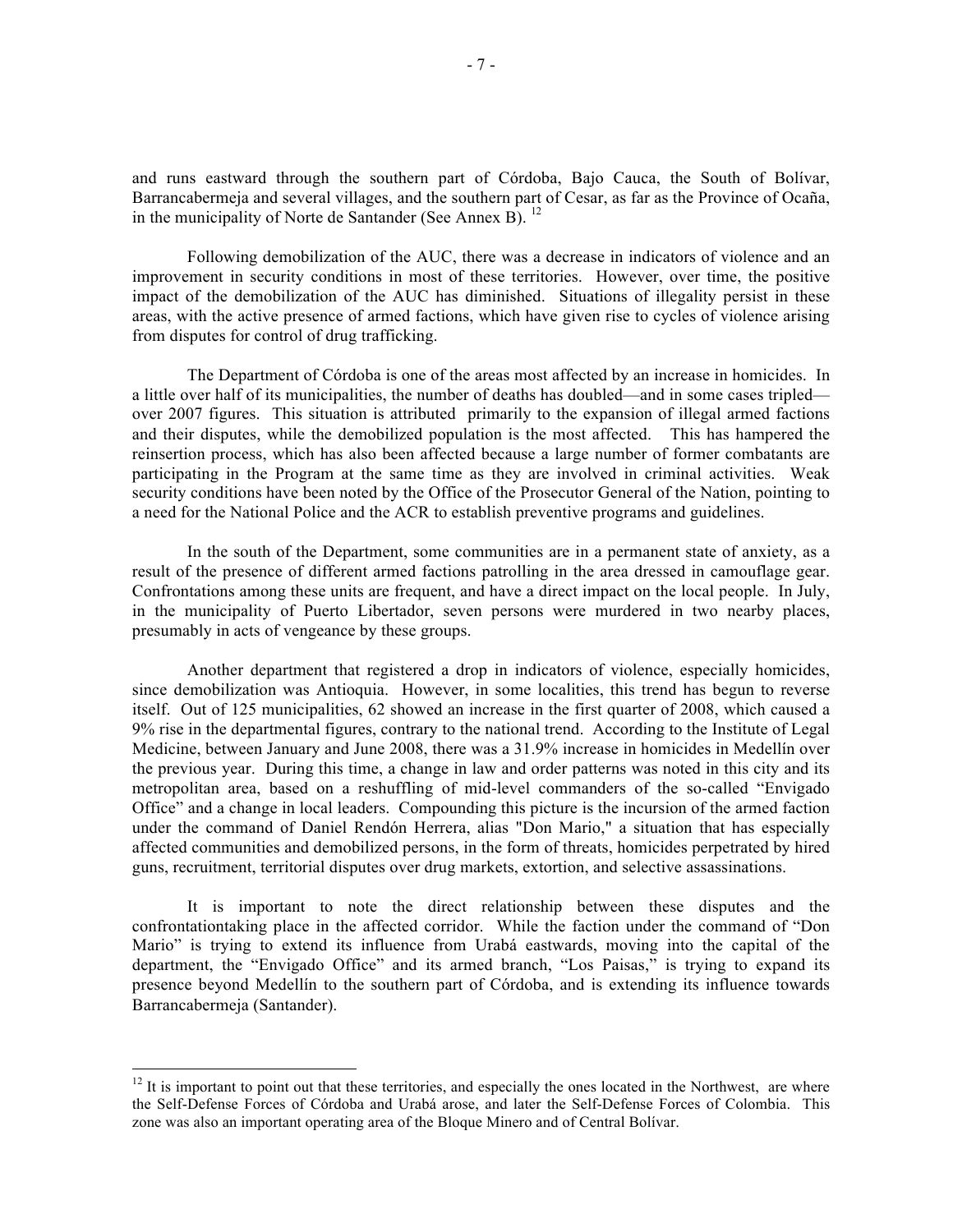This situation has jeopardized the security of victims. Widespread fear persists among the persons who were affected by the paramilitary presence in Bajo Cauca and Córdoba Department. This situation is associated with a distrust of local officials, who at times do nothing, as well as the absence of the National Police or its failure to exercise control in various *corregimiento*s [districts] of Tarazá, such as Puerto López, Puerto Claver del Bagre, Pato, Vegas de Segovia, Guaimaro, Piamonte (Cáceres), and Cuturú (Caucasia). Further aggravating this situation is the scarce presence of organizations for victims in these areas.

A similar situation occurs with victims in the southern part of Cesar, where fear generated by the presence of illegal armed factions is compounded by the control of the Prada family over the local institutions,<sup>13</sup> and the degree of social control. Especially in San Martín, victims report that when filing the form on crimes committed, municipal officials refuse to write down the names of the possible perpetrators—members of the Prada family.

As for threats to the reinsertion process, the most critical circumstances are found in southern Córdoba, Bajo Cauca, southern Bolívar, and Barrancabermeja (Santander). In this last city, in August there was an attack against a group of demobilized persons who were attending a psycho-social workshop. As a result, a psychologist and three participants were wounded. This attack could have to do with retaliation for refusals to be recruited, or with a dispute among the different groups within Puerto Petrolero. This act led to the displacement of some demobilized persons and provided further evidence of the presence of an armed faction, of which there had been signs following the appearance of hooded men carrying shotguns, who moved around some of the communes in trucks with windows with one-way glass. In the southern part of Bolivar former combatants have also been forced to leave due to threats they received after they refused to participate in the illegal armed factions operating in the zone.

In these illegal scenarios, an alliance between armed factions linked to drug trafficking and guerrilla groups has further complicated the situation and created a climate of uncertainty among the inhabitants. In Antioquian and Chocoan Urabá, there is evidence leading to possible links between the structure headed by mid-level commanders of the demobilized Bloque Élmer Cárdenas and subversive groups operating in the zone. It is important to note that the northern part of Chocó Department is the area with the largest number of recent mass kidnappings. One of the ones with the greatest impact occurred in the Atrato River; the victims were nine persons who were going from the municipality of Turbo (Antioquia) to the capital of Chocó Department. An armed faction of the FARC was responsible for this act, and the persons were later released. It is also relevant to consider the displacement that has occurred in the Alto Baudó region, where information was received on the forced exit of 200 persons and the confinement of 2,250 inhabitants in different communities, events that were not recorded by the authorities, since they did not reach the urban area of the municipality.

Ocaña Province and the region of Catatumbo are also areas of concern. Illegal armed groups have formed alliances to defend themselves against the offensive of the National Police. Agreements concluded in the past between the FARC and ELN now involve armed factions linked to drug trafficking. This type of alliances has also been seen in the southern part of Bolívar.

 $<sup>13</sup>$  In San Martín, Cesar, it is known that despite the demobilization of the self-defense forces, a large majority</sup> of the municipal govenrment is related by marriage or by blood to the family of Juan Francisco Prada, who represents the demobilized Héctor Julio Peinado front. The new mayor is a relative of the Prada family, and was the manager of the property where the front demobilized. The secretary of the government is the brotherin-law of Prada and his niece is the *personera* [a local official].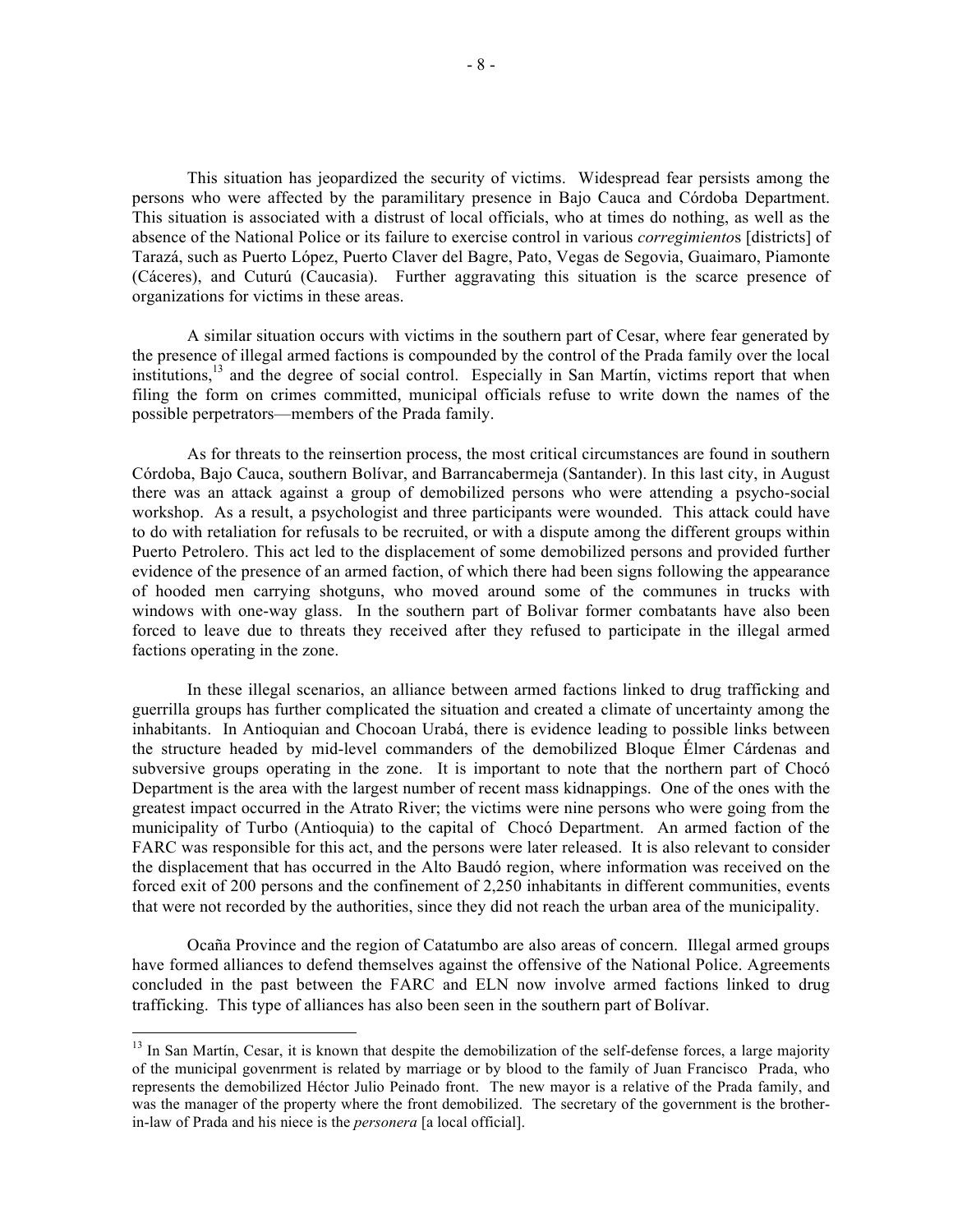In these territories, the police has engaged illegal structures in combat, and has apprehended commanders and members of these groups. It has also seized chemical precursors, processed drugs, and weapons. However, these operations have not managed to break the inertia of the context of illegality, which has been gaining strength in these regions for over a decade due to the drug trafficking economy. This situation requires a coordinated strategy on the part of the government, to protect the civilian population, offer security guarantees to demobilized persons, and create conditions in which the victims can participate in the justice and peace process. To accomplish this, it is recommended that the primary goal shift from a count of the number of groups as a criterion for measuring progress, to the reduction of the territorial influence of these illegal armed factions. In this context, following police operations, it is important to note that from 2006 to September 11 of 2008, the number of "criminal gangs" decreased by 52%, according to data of the national police, while the reduction in the number of municipalities under their influence is only 15%.

It is also important to include in the strategy to reduce the territorial influence of illegal armed factions the Sierra Nevada de Santa Marta, in areas bordering Cesar and La Guajira Departments, where the population is still affected as a result of disputes between illegal groups. Along the western side of the Sierra, in the jurisdiction of Magdalena Department, around 400 families in the *corregimiento* of Guachaca, Santa Marta municipality, were displaced due to threats from an armed structure that has penetrated that area. This displacement occurred as a result of direct threats to the civilian population and the assassination of a campesino in the village of Miramar. In Valledupar, in the sector of Villa Germania, the *corregido*r of that district was murdered. Although the judicial authorities pursued this case diligently, the fear in the communities as a result of the reappearance of this phenomenon in the area cannot be discounted. In addition, in the Mamón region of the municipality of Valledupar, a person recognized as a member of an illegal armed group gathered together a group of mothers in the community to show them how to conduct themselves with entities providing supplies. This act of social control also created anxiety among the local people.

It is also important to bear in mind the fact that situations of illegality persist in the southern part of Cauca, Chocó, and Caquetá, and along the Pacific coastal area in Nariño and the Cauca Valley, in addition to a large number of the municipalities in the departments of Meta, Casanare, and Vichada, and localities in Magdalena Medio, the northwestern part of Antioquia, and la Alta Guajira. In each of these territories, there are still affected communities, despite government efforts. As long as this situation lasts, it will be difficult to move forward with the reconstruction of the State and social links, two key aspects for consolidating democracy and building peace.

# **III. PARTICIPATION OF VICTIMS: AN IMPERATIVE FOR THE JUSTICE AND PEACE PROCESS**

Now that three years have gone by since application of the Justice and Peace Law, the participation of victims in the judicial process is still insufficient. Although it is important to recognize the approximately 160,000 victims who have come forward, and the massive attendance at some of the voluntary statements, most of the people affected by the operations of the AUC have not taken steps to become part of the jutice process, and many of them do not even see themselves as victims. Although the levels of participation have exceeded forecasts by some organizations and sectors critical of the process, there is still a long way to go.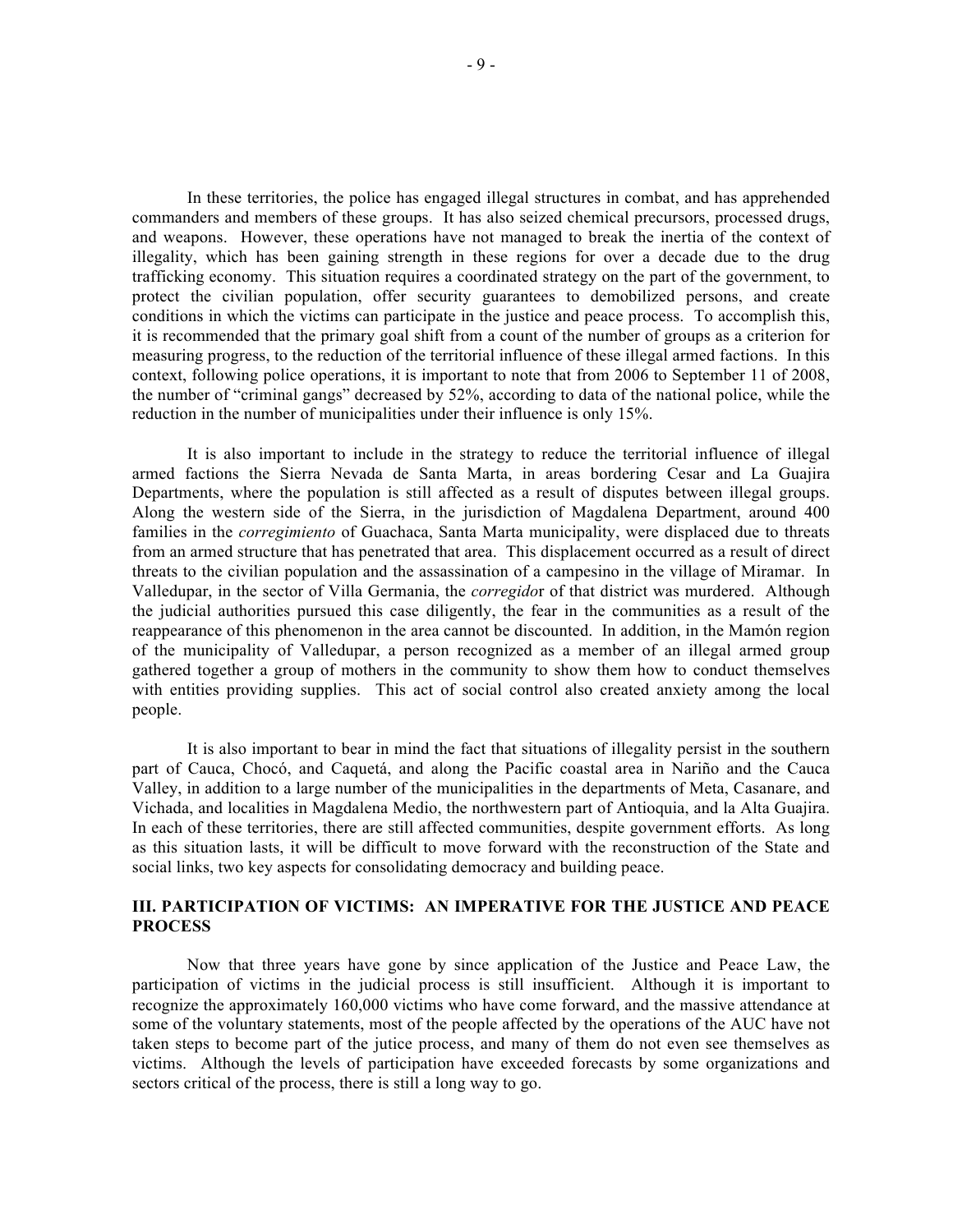In the work to follow up on the Justice and Peace Law, MAPP/OEA has identified five key points for increasing victim participation: 1) Recognition by the persons affected by paramilitary violence that they are victims; 2) Guarantees of protection; 3) Guidance, assistance, and legal defense; 4) Monitoring and strengthening of grass-roots organizations and victim networks; 5) A specific response to the expectations of victims and adoption of special mechanisms to follow up on vulnerable population groups..

The Mission has observed the fact that in many of the territories affected by paramilitary violence, the people do not see themselves as victims. In zones with a weak institutional presence where illegal groups continue to hold sway, the local people view the existence of armed units as part of their daily life. These are people who have lived under the influence of these groups for years, and have opted for silence as a way of survival. In this context, the inhabitants are not aware of their rights and the legal means available for access to justice.

This situation is exacerbated by the economic and material needs of victims, which make it difficult for them to have an adequate knowledge of their rights, hinder efforts to approach authorities to request guidance and support, and have a negative impact on their full participation in the judicial process. Studies on victims have demonstrated this, and have identified this group as the weakest part of the process.<sup>14</sup>

It is a matter of urgency to reach these communities and it is a responsibility of the Justice and Peace Law operators. The role of *personeros* [local officials] as activists for the process in the local communities is very important. Their knowledge of the Law and their legal training can make a difference in areas where it is difficult for government entities to gain access. MAPP/OEA is aware of this, and has supported institutions and their coordination, to develop spaces for training these officials, to help disseminate the Law in regions such as Urabá and Ocaña Province. The commitment of local officials is also important. In this regard, the inclusion of victims on the agendas of some departmental and municipal governments is underlined. This is the case of the departments of Atlántico, Antioquia, Nariño, Santander, Norte de Santander, Cesar, Putumayo, and Magdalena and the municipalities of Medellín, Apartado, San Carlos, Puerto Berrío, and Barrancabermeja, among others. MAPP/OEA hopes that these initiatives will bring more victims into the process.

The second key issue in bringing victims forward has to do with guarantees of security and protection. As long as situations of illegality and the presence of armed factions exist, it will be very difficult for victims to join the process and participate actively. Bear in mind the fact that the illegal groups are conducive to and promote a climate of impunity. In these circumstances, citizens who were affected by paramilitary violence prefer to remain anonymous, out of fear of retaliation.

In view of this panorama, the action of local institutions in cities such as Medellín and Bucaramanga, where emblematic cases of victims at risk have been handled and followed up on by the responsible entitles, takes on importance. In Pasto (Nariño), the issue has been discussed extensively, with a view to identifying ways to promote victim participation and to preventing them from being victimized again. At a central level, the Victim and Witness Protection Program continues to operate. In September 2008, it reported that 414 victims applied for protective measures, and 108 of them were accepted. This Program is currently under review, as the

<sup>&</sup>lt;sup>14</sup> Office of the Prosecutor General of the Republic (Justice and Peace Information System (SIJYP) and studies performed by the CNNR of the Northeast and Antioquia Regions.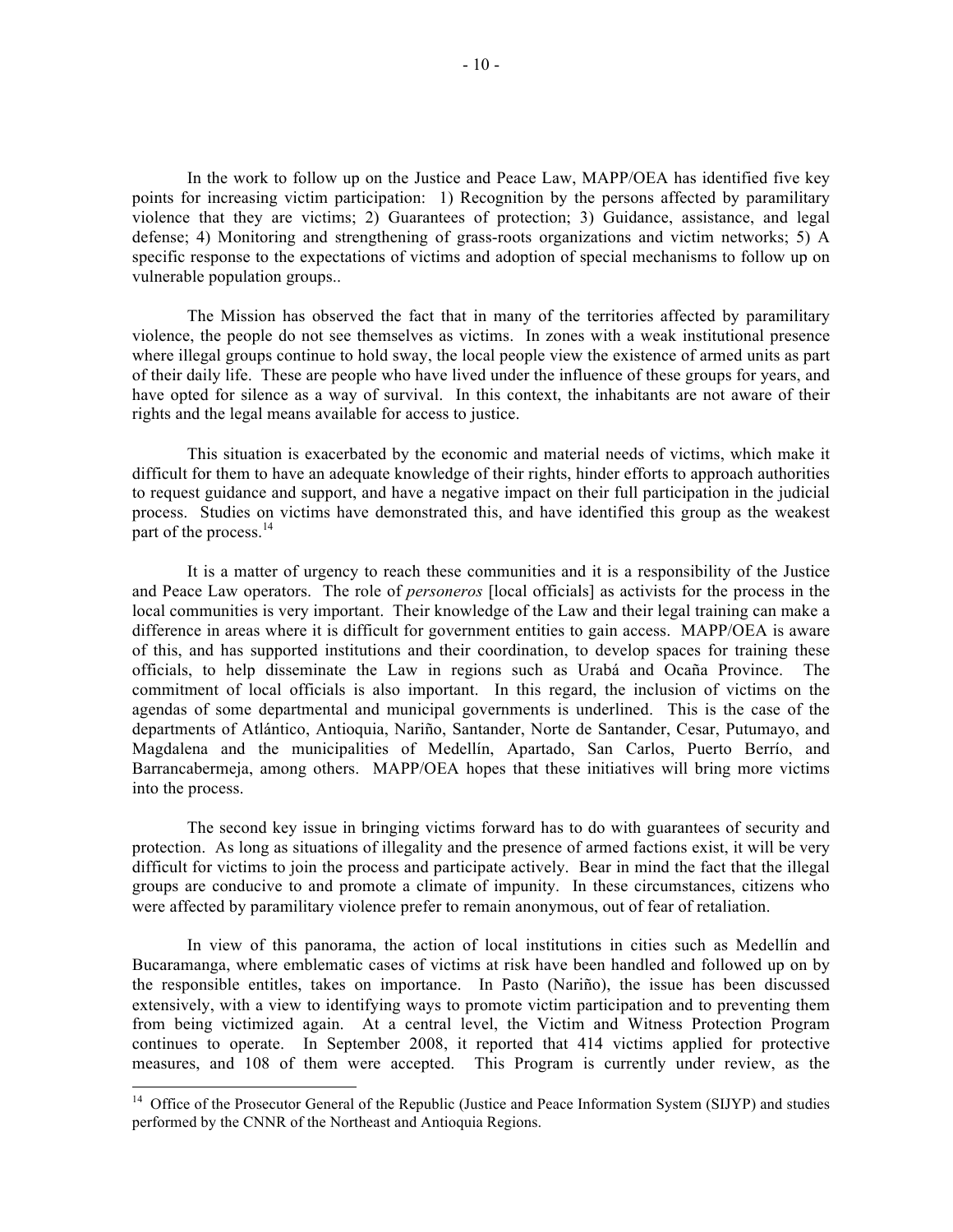Constitutional Court ordered the Ministry of Interior and Justice, and the Office of the Prosecutor General of the Nation to adapt it to "a comprehensive strategy for protection of victims and witnesses in proceedings in which serious or systematic crimes ... are investigated."

A third way to help bring victims forward is to provide them guidance, assistance, and legal defense. Once they recognize themselves as persons with rights, it is essential that institutions support and attend to the persons who were affected by paramilitary violence, by providing them information on the law and how it works. From this perspective, it is urgent to implement the integral care model created by the subcommittee for integral care of victims. This is an ambitious proposal for inter-institutional coordination, since under this plan, every entity involved would assign an employee to work on a permanent basis in victim care centers. According to the proposal made three months ago, this model would begin to be implemented in various centers that would be established in different cities. However, no progress in this direction has been noted.

As for their legal defense, little judicial representation of victims has been seen. Although the Public Defender's Office has gradually increased its staff of public defenders, a large number of persons still do not have legal defense. In August 2008, 23,463 victims had a legal representative, broken down as follows: Medellín, 10,503 victims for 15 Defenders; Barranquilla, 8,910 victims for 25 Defenders; and Bogotá, 4,050 for 38 Defenders. In other words, each defender is responsible for 300 victims, which clearly hampers their ability to assist them. This is a risky situation in the new judicial proceedings where there is direct contact between victims and victimizers. In this context, the Office of Public Defenders and the Prosecution need to take steps to guarantee adequate legal protection and defense.

A fourth area to focus on is follow-up to and strengthening of grass-roots organizations and victim networks. In their efforts to follow up on application of the Justice and Peace Law, the MAPP/OEA acknowledges the key role played by these groups in disseminating victims' rights, and in guiding and supporting them. Here it is relevant to mention that it is the responsibility of the Prosecution to promote mechanisms for the participation of social organizations to assist victims. This effort has fallen short so far. In the view of the Mission, if this work were done, it could make a real difference in some regions in encouraging victims to become part of the process and to demand their rights.

The Mission in concerned over the low levels of victim participation in those territories where the presence of armed groups is more evident. In these circumstances, the assistance of civil organizations and institutions and the support of the international community are critical. The Mission encourages the creation of victim networks in certain parts of the country, along the lines of the ones established in southern Bolívar, los Montes de María, and el Norte de Santander. These entities can help ensure greaterand better participation by victims, in that they ensure optimal levels of organization and guarantee decent treatment during the proceedings, protection of privacy, and the security of victims and their next of kin and witnesses.

Finally, providing a concrete response to victims' expectations and adopting special mechanisms to follow up on vulnerable population groups also enhances the visibility of the communities affected by violence. As part of efforts to seek the truth, the Mission has noted that in voluntary statements, a large number of crimes that were never prosecuted were reported, and the Mission learned of the reasons for the assassination of civilian and political leaders, the involvement of political officials and the police, the commission of massacres, homicides, torture, forced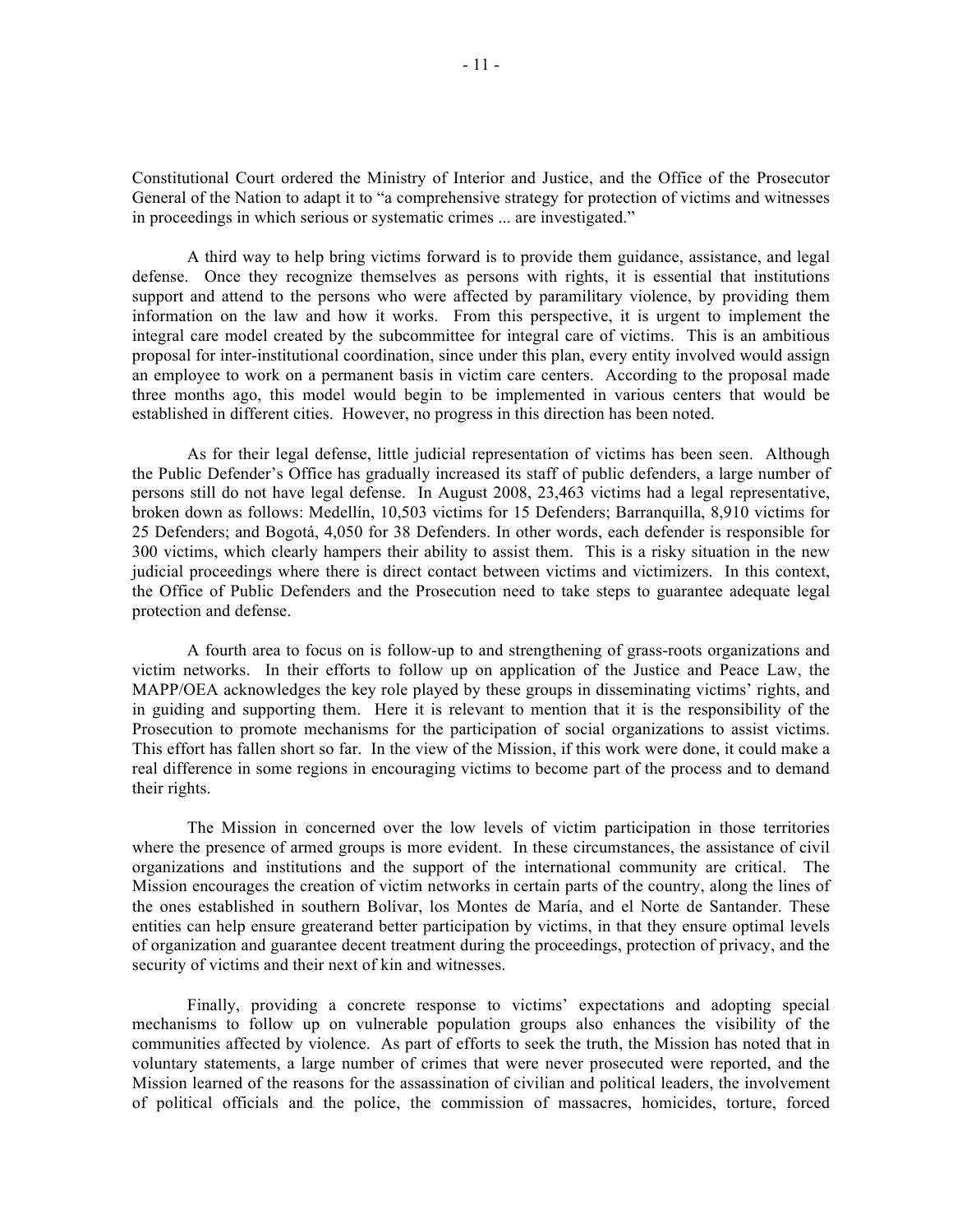disappearances, recruitment of minors, cases of sexual abuse, expropriation of land and confinement of communities, among other things. Moreover, as a result of these confessions, the number of exhumed mass graves has increased, as have bodies found and handed over to the next of kin.

This situation shows the advances made in the search for the truth, and even though it is still partial, it tells of a period of violence attested to by the perpetrators themselves. This has made it possible to get an idea of the actual magnitude of the phenomenon of the self-defense forces and to clarify many crimes that affected a substantial proportion of Colombian families and communities. It is important to mention that the investigation into these events is still experiencing difficulties, with an insufficient number of prosecutors, due to the complexity and magnitude of the cases. For the Mission, the slow pace at which the Justice and Peace Law is being implemented is a risk factor that could put off the active participation of victims.

During the last quarter, MAPP/OEA notes that a program for individual reparations by the government was put in place, to provide monetary compensation to persons who suffered violations of their rights. The program, which is a supplement to judicial reparations, only provides for monetary compensation, in amounts ranging from 10 to 40 minimum wages. This process has been in operation for only two months, and already over 126,000 applications for this social assistance have been filed. For the Mission, although this program has the potential to mitigate somewhat the suffering and conditions of vulnerability still experienced by the victims of the violence, it will be effective only as a supplement to reparations, and should not hinder other mechanisms contemplated by the law (judicial reparations) and international treaties providing for reparations to victims.

The Mission believes that although for the universe of persons covered by the program, it presents recognition to all the victims of violence, including victims of guerrillas and the displaced population, it also represents an enormous challenge for the government from an operational and fiscal standpoint.

In this context, the Mission has observed that victims' expectations in terms of reparations present different dynamics, depending on their economic, social, and cultural situation, security conditions, and their basic needs, among other aspects. The difficult economic situation of victims is such that frequently they view the reparations as aid provided to them by the government or merely as compensation for damages caused. Despite the information campaigns organized by civil organizations and institutions, there are still many victims in the country who are unaware of what the reparations consist of and their various components. In view of these circumstances, it is important when victims come forward or are identified, that they be informed of their rights and that the capacity of the government to provide for reparations, including restitution, compensation for damages, rehabilitation, measures of redress or satisfaction, and guarantees of non-repetition, be strengthened.

Despite the programs, entities, and tools created by the Colombian State to meet this challenge, there is still a long way to go in guaranteeing the right of victims to reparations. To achieve this objective, the Colombian government should adapt its programs and practices to the new requirements of a transitional justice process. This is critical to ensure that victims are not scared away from the process because of all the procedures and red tape. On the contrary, victims should be assured of the fact that flexible evidence procedures will be used to support their requests and to create presumptions in the proceeding that are in their favor.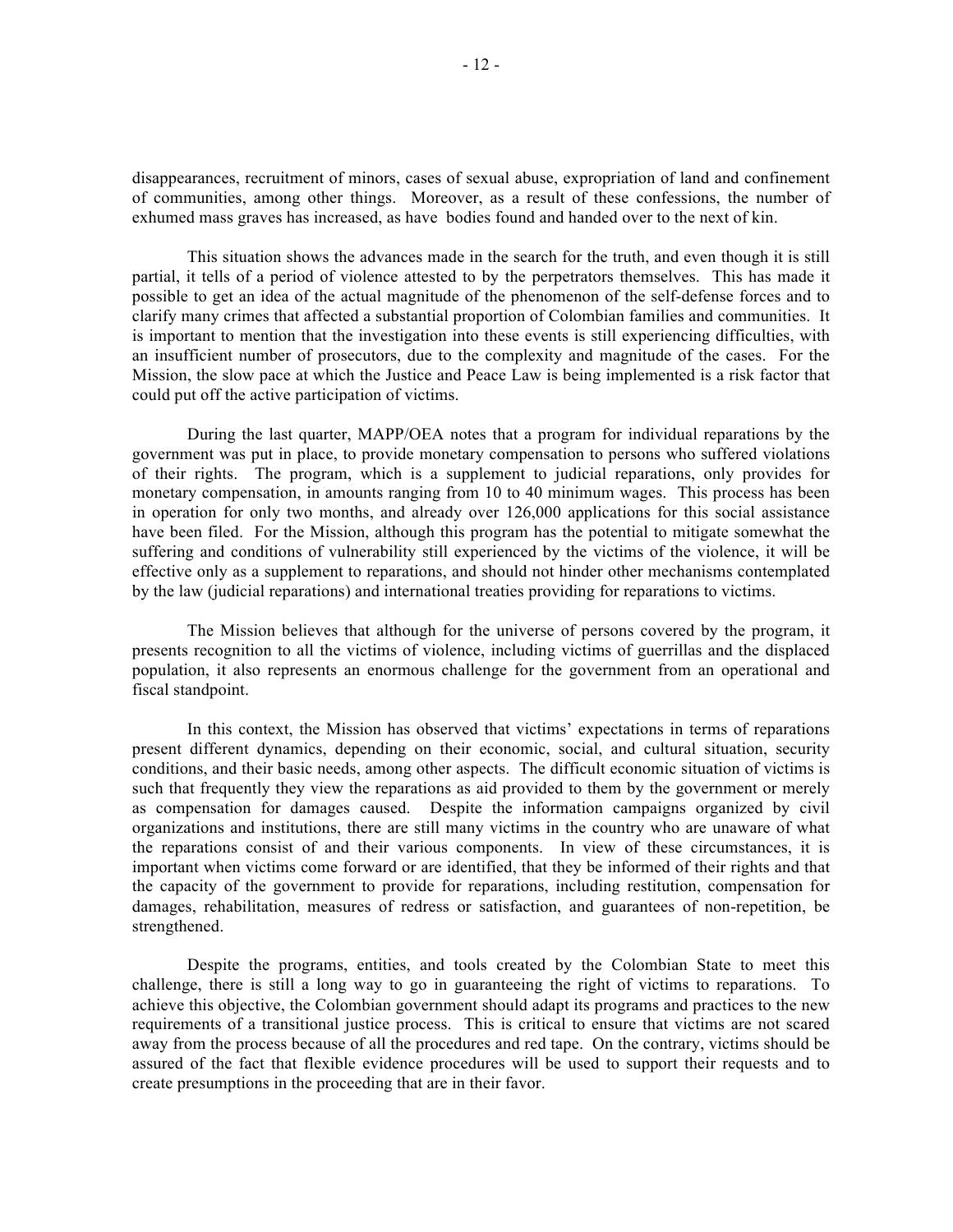Moreover, a major effort should be made to ensure that former combatants turn over legal and illegal property in their possession or held by third parties. Part of the process involves provision for the possibility that the government will jointly and severally supplement the resources of the Reparation Fund for victims, but it is the perpetrators of the crimes who should be the first ones required to pay reparations to the persons affected by their action. On this point, identification of the hectares of land taken by force, the land available, and the land in the possession of the perpetrators of crimes is a matter of priority that must be immediately addressed.

On another issue, the Mission points to the special treatment given to the recruitment of minors in voluntary statements. In view of the importance and national and international implications of this subject, the Public Prosecutor has provided for it to be dealt with in special sessions.<sup>15</sup> In this regard, there have been voluntary statements made by the former commander of the Bloque Elmer Cárdenas, Freddy Rendón Herrera, alias 'El Alemán,' who confessed during a special session that 358 minors were recruited, and a statement by the former head of the Magdalena Media Self-Defense Forces, Ramón Isaza, who admitted to the recruitment of 49 minors. The Mission urges that this mechanism be expanded to include gender violence, and acts against vulnerable sectors of the populations, such as indigenous peoples and Afro-Colombians, as well as to groups that were victimized by the action of paramilitaries, such as labor union members, journalists, and human rights defenders. Knowledge of how these groups were affected would enhance their visibility, and clarify the damages caused by the operations of paramilitary groups.

#### IV. CONCLUSIONS

- 1. The Secretary General once again reiterates upport for the disarmament and demobilization process initiated by the Colombian Government. He has a strong conviction regarding the importance of this process, which has addressed agendas and challenges and opened the way for the gradual building of peace in this country.
- 2. The report not only recognizes advances in this direction, but it also points out what, in the view of the MAPP/OEA, are the obstacles and problems that need to be tackled to consolidate achievements and enhance their impact and influence.
- 3. Armed groups linked to drug trafficking that have emerged since demobilization in various parts of the country generate situations of illegality that are one of the primary threats to the process. If objectives are to be met, this threat will have to be dealt with and overcome. Due to the complexity of the situation, not only is a detailed analysis of damages needed, but also decisive action to counter these groups. The OAS has identified organized crime as one of the principal threats to democracy in the Hemisphere.
- 4. The problem of the "emerging gangs" since demobilization and their link to drug trafficking has put limits on the Mission's verification operations. This goes beyond its mandate. However, how they affect communities is part of its verification work and commitment to follow up.

<sup>&</sup>lt;sup>15</sup> In Memorandum 057 of August 15, 2008, the Office of the Prosecutor General gave instructions to prosecutors in the Justice and Peace Unit to interrogate demobilized persons on the basis of the following: Convention on the Rights of the Child and its Optional Protocol ratified by the Colombian State, regarding the participation of children in armed conflicts; the Geneva Convention, pertaining to prohibition of the recruitment of minors; the Penal Code with regard to the illegal recruitment of persons under 18 years of age; and, Law 975 of 2005 regarding one of the requirements for elegibility for turning over all children and adolescents linked to illegal groups.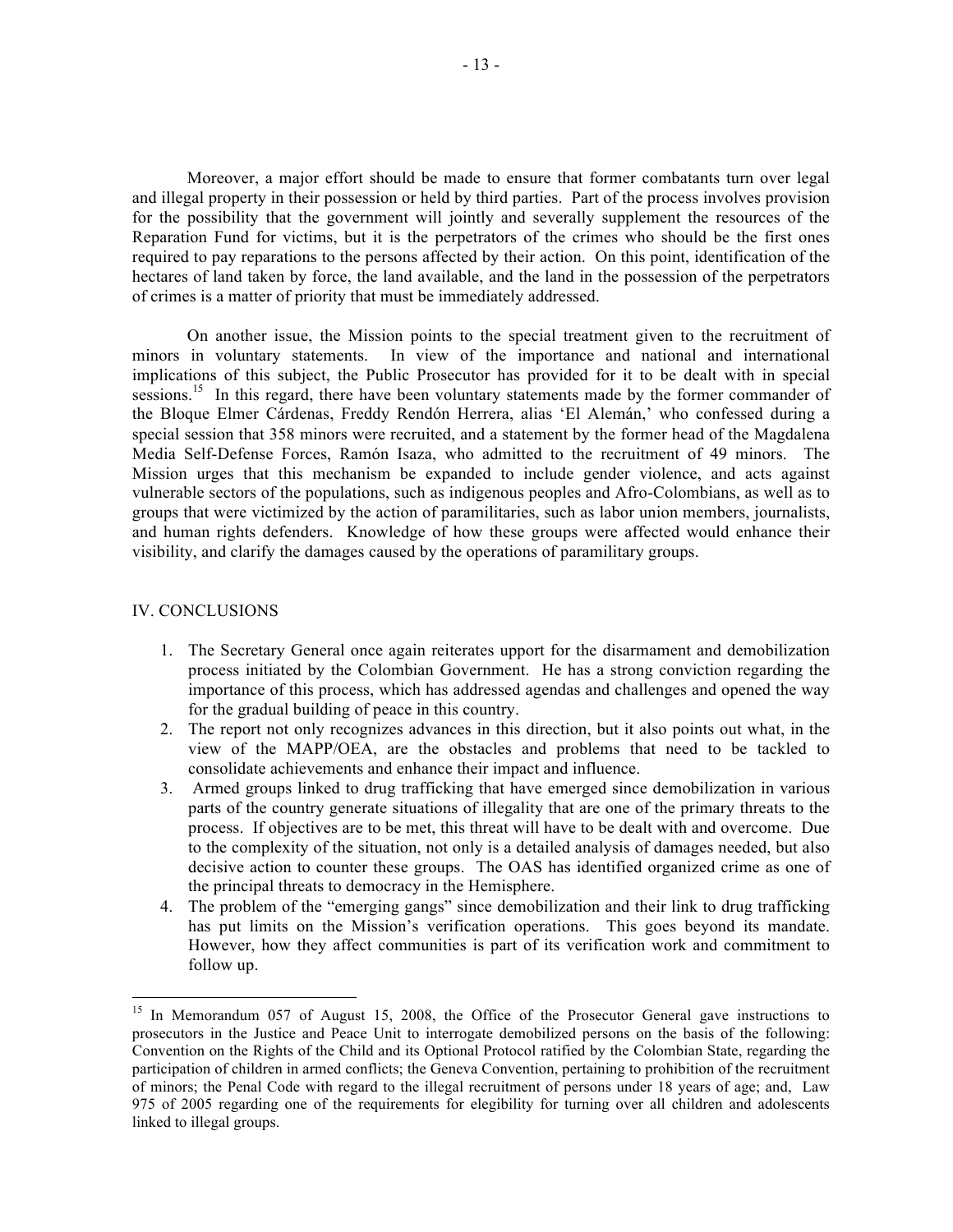- 5. The policy of reintegration of former combatants is once again put to the test in a difficult situation in which the continuity of programs is of the utmost importance. There is a special need to include departmental and municipal governments in this task. In this regard, murders of demobilized persons continue to be a key source of concern.
- 6. Another critically important task is to strengthen the institutions in charge of implementing the Justice and Peace Law. More efforts are needed to ensure closer coordination among them, support for their work, and the dissemination of their objectives.
- 7. Actual achievements in the form of confessions to crimes, and the many common graves exhumed and bodies identified and turned over to family members point to the importance of stepping up and pursuing these efforts.
- 8. The focus on the victims is of enormous importance in this process. International and nongovernmental organizations that had been critical of the process have now begun to recognize them as a reality. The Mission confirms its commitment to follow up on the victims and on all the programs to help them come forward and exercise their rights to truth, justice, and reparations.
- 9. The Secretary General expressed his appreciation to the member countries, the Group of Friends of the MAPP, and cooperation agencies for their support, and their crucial understanding and assistance. In view of the enormous amount of work ahead and major challenges to confront together, he expressed the hope that they would continue their assistance in this effort.
- 10. It has been five years since this Permanent Council and the General Secretariat took on this commitment with Colombia. They continue to be firm and clear in their decision. The progress achieved to date strengthens the support and cooperation for the peace efforts being deployed by Colombia.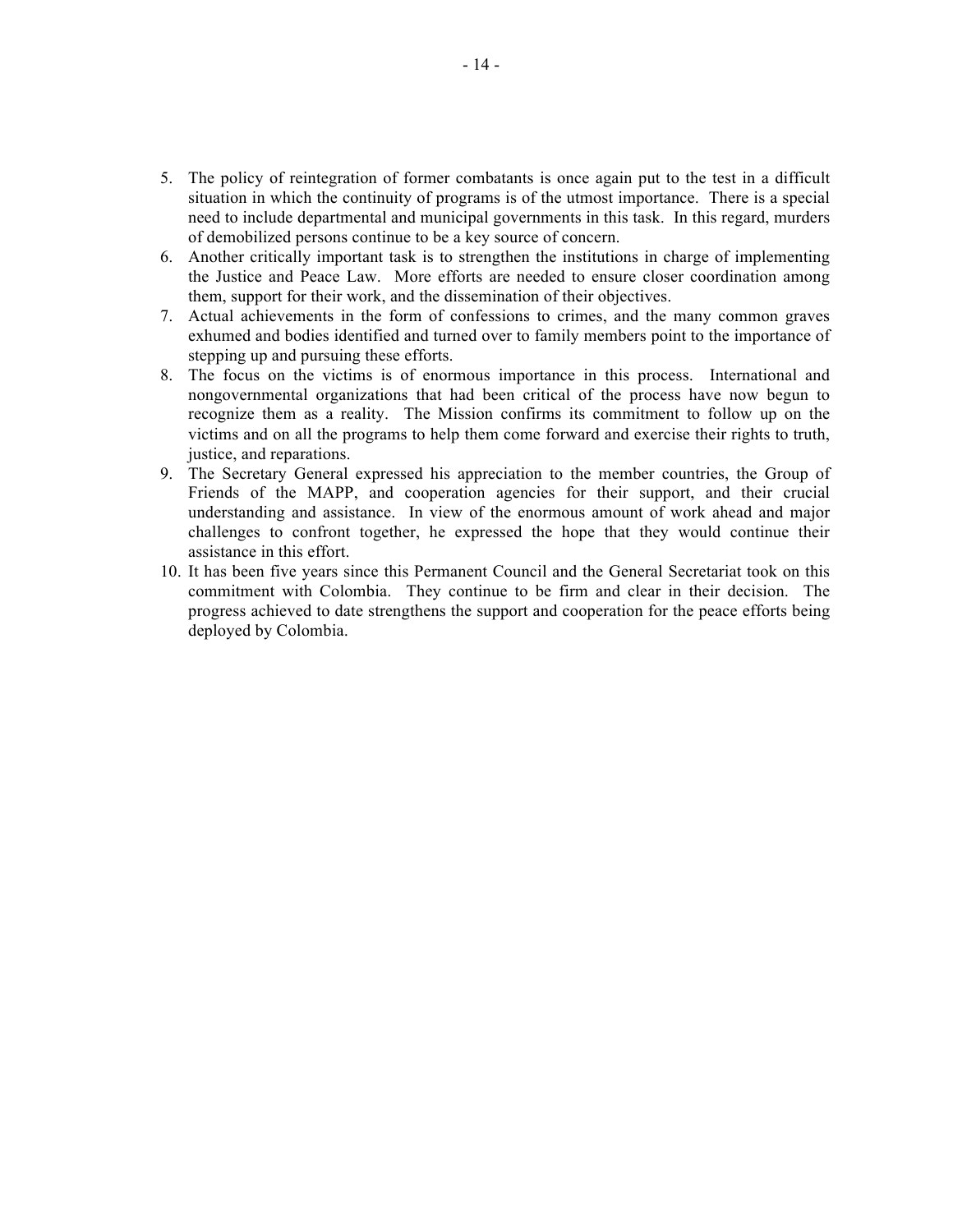

**ANNEX A 153 municipalities where the population has been affected by remaining situations of**